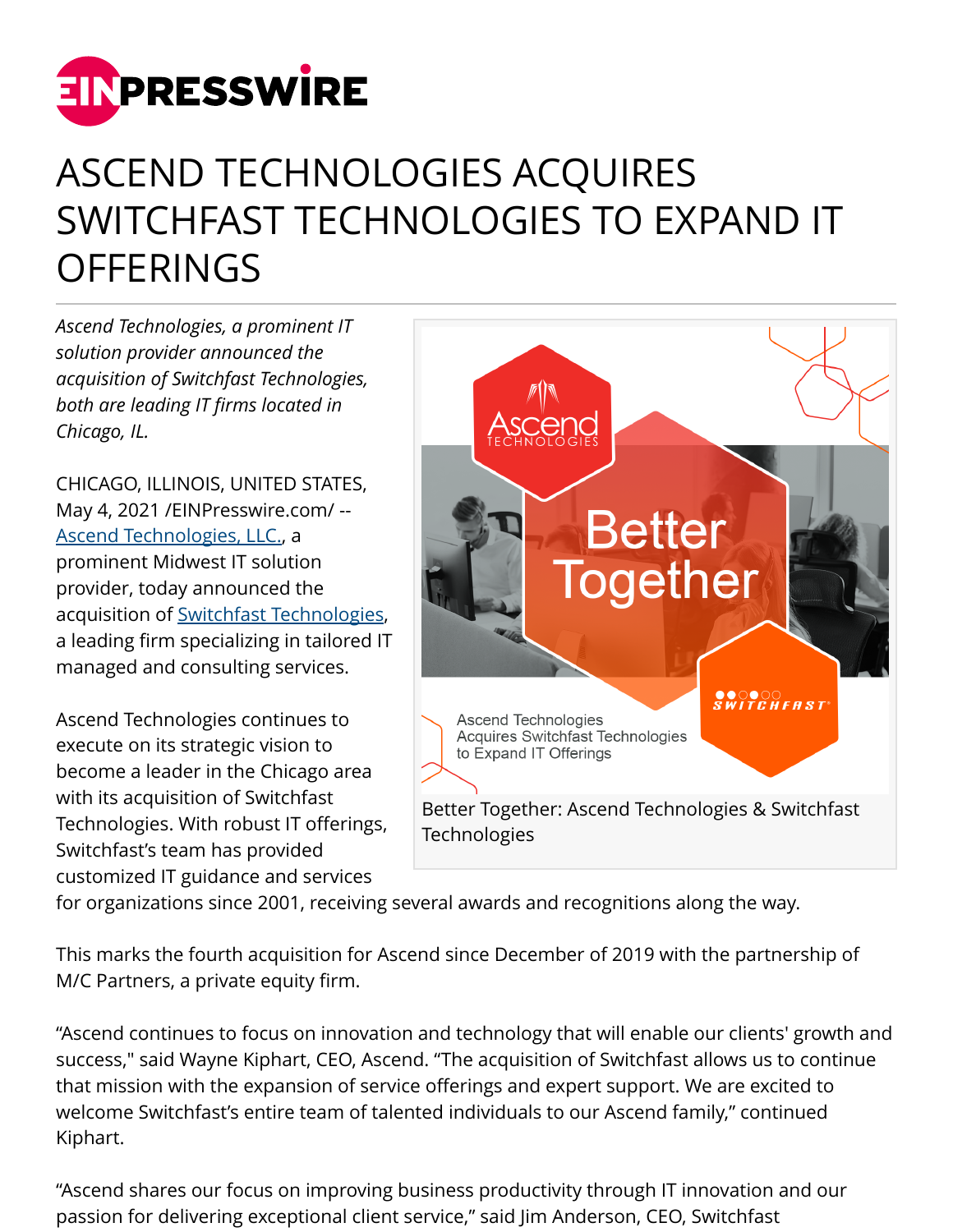

Technologies. "We are thrilled to bring our combined capabilities to the market," said Anderson.

We are excited to welcome Switchfast's entire team of talented individuals to our Ascend family." *Wayne Kiphart, CEO, Ascend*

The combined organizations will have over 240 U.S.-based professionals and offices in Chicago, Illinois and Lincoln, Nebraska.

Media Inquiries | Heidi Knudsen | hknudsen@teamascend.com | +1 402-807-1337 Sales Inquiries | Dana Bailey | dbailey@teamascend.com | +1 312-568-2503

## ABOUT ASCEND TECHNOLOGIES

Ascend Technologies is a far cry from your run-of-the-mill managed services provider. Our team of over 240 U.S.-based information technology professionals enable business growth through innovation and technology. Ascend helps business leaders make IT investments with confidence, eliminate cybersecurity threats, meet the needs of the business, and optimize user productivity. Businesses endure, grow, and innovate on a foundation of efficiently run core IT systems. Ascend makes technology the catalyst for business expansion. For more information, visit [https://teamascend.com.](https://teamascend.com)

## ABOUT SWITCHFAST TECHNOLOGIES

Switchfast Technologies is a leading IT Managed Services Provider (MSP) serving America's successful SMBs. Switchfast's clients understand that a true IT partner goes beyond the break/fix model and provides long-term solutions to business challenges and goals. Switchfast ensures investment in information technology provides the maximum ROI to its stakeholders through IT roadmapping, planning and strategy. With one of the highest client satisfaction rates in the industry and the data, referrals and accolades to prove it, Switchfast Technologies builds lasting and trusted relationships. For more information, visit<https://www.switchfast.com>.

## ABOUT M/C PARTNERS

M/C Partners is a private equity firm focused on small and mid-size businesses in the communications and technology services sectors. For more than three decades M/C Partners has invested \$2.2 billion of capital in over 130 companies, leveraging its deep industry expertise to understand long-term secular trends and identify growth opportunities. The firm is currently investing its eighth fund, partnering with promising companies and leadership teams to support, scale, and improve operations and maximize value. For more information, visit <https://mcpartners.com>

Heidi Knudsen Ascend Technologies [email us here](http://www.einpresswire.com/contact_author/3087586)